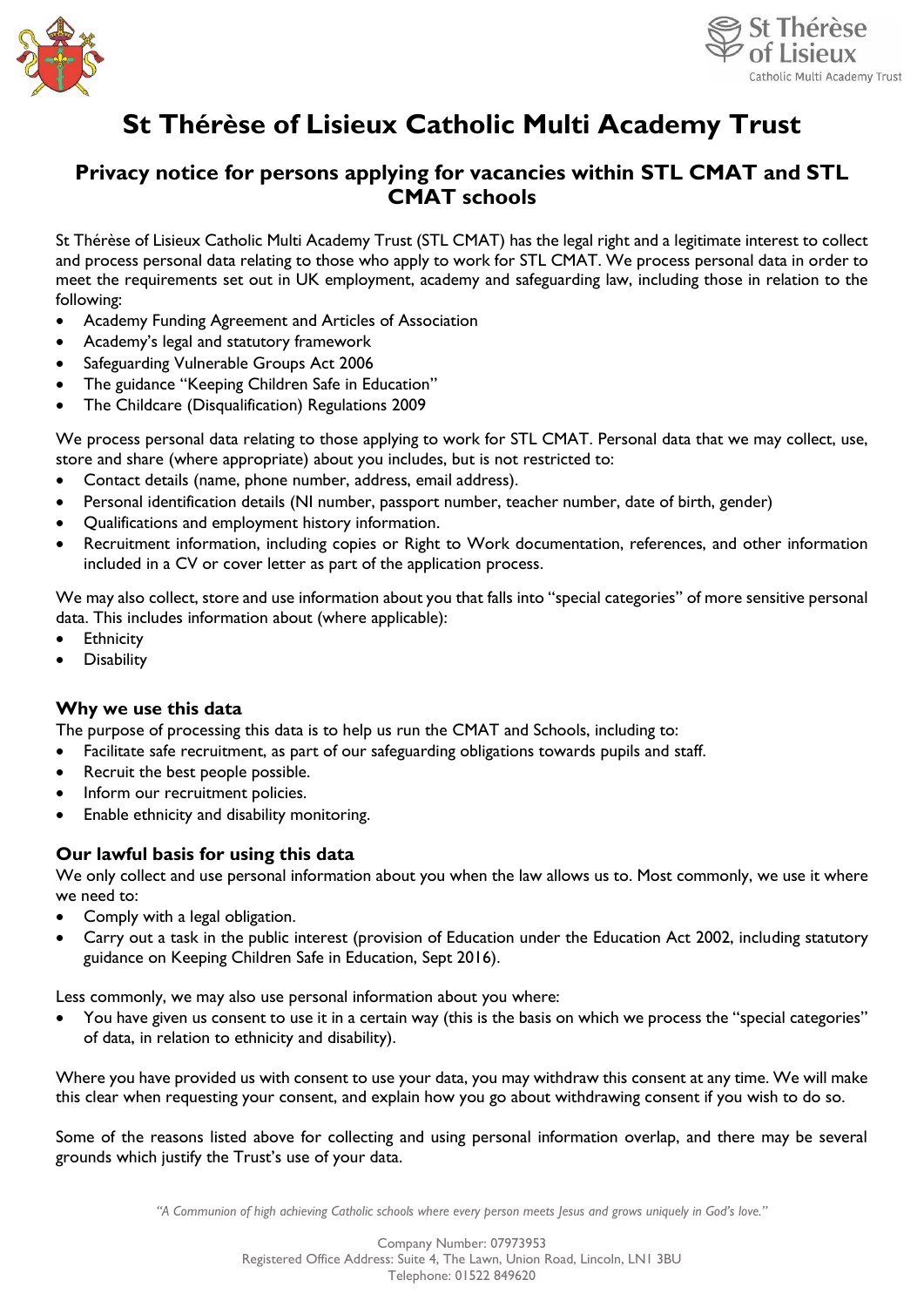# **Collecting this information**

While the majority of information we collect from you is mandatory, there is some information that you can choose whether or not to provide to us.

Whenever we seek to collect information from you, we make it clear whether you must provide this information (and if so, the possible consequences of non-compliance), or whether you have a choice.

#### **How we store this data**

We create and maintain a file for each vacancy. The information contained in this file is kept secure and is only used for purposes directly relevant to recruitment to the post.

If you are not successful in your application, we will retain your information for six months before destroying the information in accordance with the [Information and Records Management Society's Toolkit for Schools](http://irms.org.uk/?page=schoolstoolkit&terms=%22toolkit+and+schools%22) and the STL CMAT Records Management Policy.

#### **Data Sharing**

We do not share information about you with any third party without your consent, unless the law and our policies allow us to do so.

Where it is legally required, or necessary (and in compliance with data protection law) we may share personal information about you with:

- The Local Authority to meet our legal obligations to share certain information with it, such as safeguarding concerns
- OFSTED to evidence our recruitment processes and equality of opportunity
- Auditors to evidence correct management of our HR records

#### **Transferring data internationally**

We will not transfer your data to a country or territory outside the European Economic Area.

#### **Your rights**

#### **How to access personal information we hold about you**

Individuals have a right to make a **'subject access request'** to gain access to personal information that the Trust holds about them.

If you make a subject access request, and if we do hold information about you, we will:

- Give you a description of it.
- Tell you why we are holding and processing it, and how long we will keep it for.
- Explain where we got it from, if not from you.
- Tell you who it has been, or will be, shared with.
- Let you know whether any automated decision-making is being applied to the data, and any consequences of this.
- Give you a copy of the information in an intelligible form.

You may also have the right for your personal information to be transmitted electronically to another organisation in certain circumstances.

If you would like to make a request, please contact our Data Protection Officer.

*"A Communion of high achieving Catholic schools where every person meets Jesus and grows uniquely in God's love."*